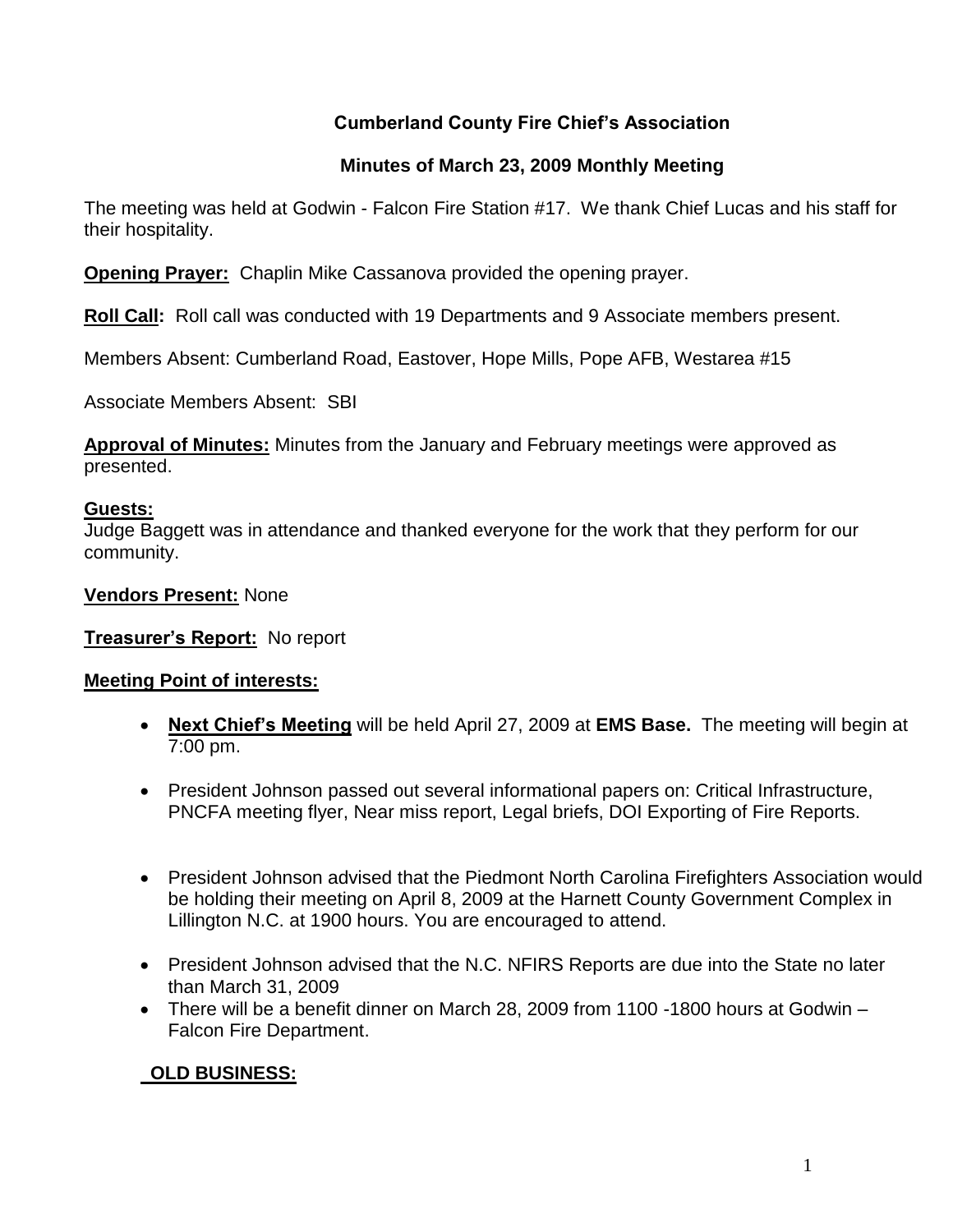- The Fire Safety House has been delivered and is being housed at Fire Station #4, Cotton Fire Department. Deputy Chief Hank Harris is preparing a training program and a SOG that will be used to train personnel in the proper operation of this house. We look forward to this new Fire Prevention Training Aid.
- President Johnson advised that the County Contract is not ready. The County attorney is working with County Manager James Martin and will notify us when they are ready to move forward.
- President Johnson is requesting more participation on our committees. He will start allowing time at most of our meetings for breakout sessions for all committees to discuss issues that are prevalent to the organization.
- President Johnson is waiting on pricing for a NIMS compliant upgrade system for our ID card machine.
- All Chiefs should have received your budget packages from the County. Please submit a well laid out and fiscally responsible budget to the County for the new fiscal year. These budgets are due back to the County by April 3, 2009.

# **NEW BUSINESS:**

None

# **COMMITTEE REPORTS:**

## **I D CARD COMMITTEE Lt**. Tara Johnson (Stoney Point) Chairperson

 **FYI.** Fire Chiefs are required to send a signed letter or memo with a firefighter requesting an ID Card. For any questions or an appointment contact 424-0694 or e-mail at [tara@stoneypointfire.com](mailto:tara@stoneypointfire.com)

## **FIRE PREVENTION/EDUCATION COMMITTEE**

• No report

# **COMMUNICATIONS COMMITTEE** Chief B. Bullard (Stedman) Chairperson

 Chief Bullard is still working the radio issues with Motorola. Chief Herndon initiated discussion on the future of using cell phones and text pagers to receive dispatch information from Cumberland Central. Director Currie advised that the new CAD will be capable of supporting text messaging but it is not expected to be fully operational or in place within the next six to 9 months.

# **STANDARDS & POLICY COMMITTEE** Chief K. Hall (Cumberland Road) Chairperson

• No report.

## **TRAINING COMMITTEE** Chief P. Strahan (Westarea) Chairperson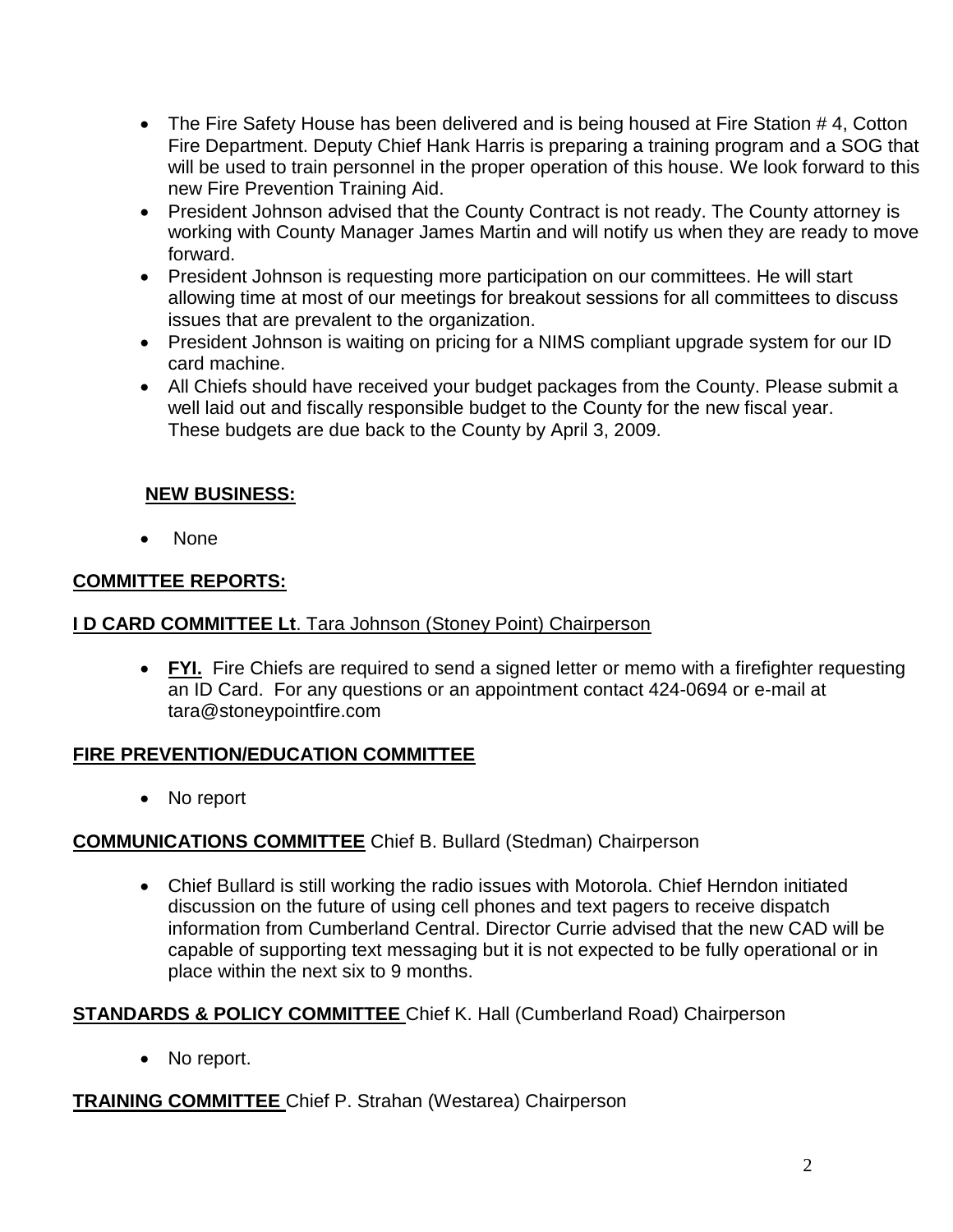• No report

# **MEMORIAL COMMITTEE** Chief S. Blackburn (Ft. Bragg) Chairperson

• No report.

## **AUTOMATIC AID/MUTUAL AID COMMITTEE** Chief J. F. Hall (Bethany) Chairperson

 Chief J.F. Hall discussed the need for water supply and tanker operations. The Godwin – Falcon Fire Department will be hosting a Water Supply class in April / May 2009 with a DOI inspection slated for June 2009.

**FINANCE COMMITTEE** Deputy Chief Freddy Johnson Jr. (Stoney Point) Chairperson

• No report.

## **RESCUE COMMITTEE** Deputy Chief Freddy Johnson Jr. (Stoney Point) Chairperson

No report

## **EASTERN FIRE SCHOOL** Chief R. Marley (Pearces Mill) Chairperson

• No report.

**EMS DIRECTOR:** Michael Royal, Director

 Advised that the new non- life threatening transport program is kicking off and you should begin seeing better response times by EMS units.

## **ASSOCIATE MEMBERS REPORT**

## **EMERGENCY SERVICES DIRECTOR/ ECC-911** Kenny Curry, Director

• No report.

**HAZMAT** BC Hieu Sifford, FFD - POC telephone for HAZMAT is 433-1432

• No report

#### **FORESTRY DISTRICT** Ranger J. Johnson

• No report.

**FTCC** Ernest Ward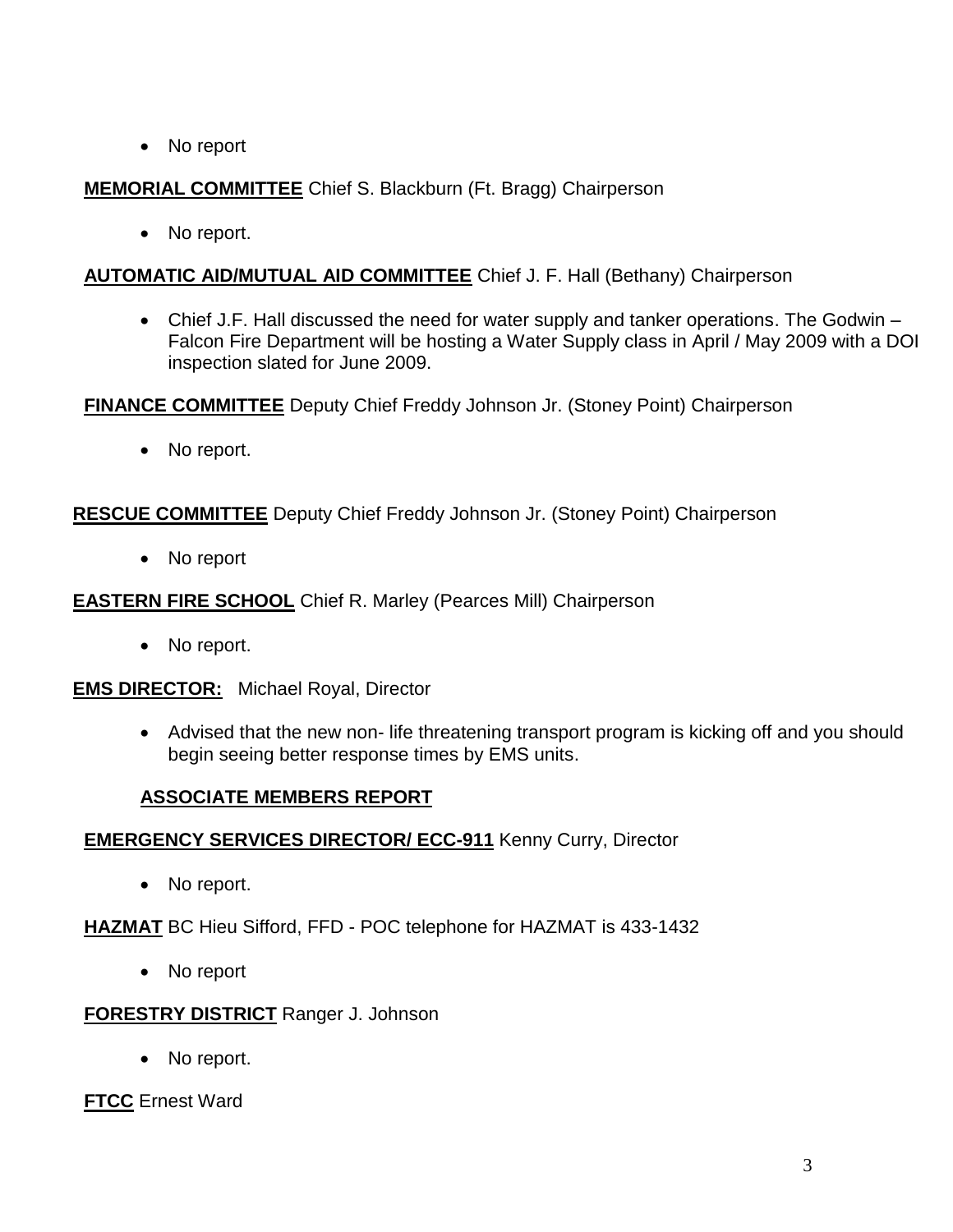• The CONE grant program is coming to a close, please see Ernest Ward if you have not placed your order for same.

#### **SHERIFF'S OFFICE** Sheriff Butler

Don Fields was introduced as a new member of the Arson Task Force.

#### **HIGHWAY PATROL**

• No Report.

#### **CHRISTIAN FIREFIGHTERS** Chaplain Cassanova

• No report

#### **COUNTY COMMISSIONERS** Fire Commissioner Ed Melvin

• No report.

## **FOR THE GOOD OF THE ASSOCIATION:**

The Wade Fire Department is selling Easter Hams for \$20 each. They will be available for pickup on April 11, 2009.

**ADJOURNMENT:** Meeting Adjourned at approximately 2030Hours

Respectfully Submitted By:

**FreddyJohnson Mark A. Melvin** Fire Chief Freddy Johnson Deputy Chief Mark Melvin President **Secretary** 

1 – CCFCA 2009 Committee Assignments.